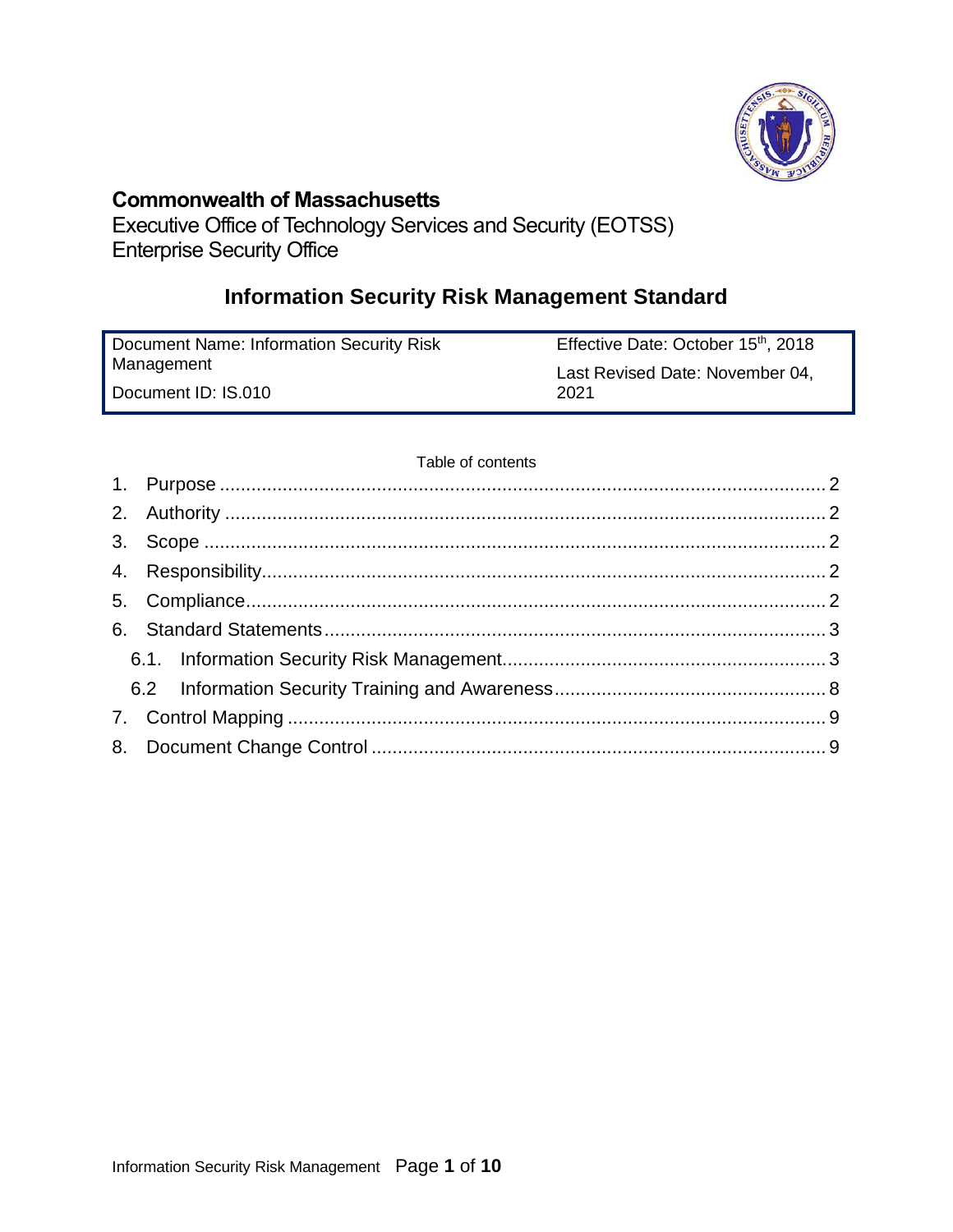### <span id="page-1-0"></span>**1. PURPOSE**

1.1. **Information Security** *Risk* **Management Standard** — The purpose of this *standard* is to define the key elements of the Commonwealth's information security *risk* assessment model to enable consistent identification, evaluation, response and monitoring of *risk***s** facing IT processes.

## <span id="page-1-1"></span>**2. AUTHORITY**

2.1. M.G.L. Ch. 7d provides that "Notwithstanding any general or special law, rule, regulation, executive order, policy or procedure to the contrary, all executive department agencies shall, and other state agencies may, adhere to the policies, procedures and objectives established by the executive office of technology services and security with respect to activities concerning information technology."

## <span id="page-1-2"></span>**3. SCOPE**

3.1. This document applies to the use of information, information systems, electronic and computing devices, applications, and network resources used to conduct business on behalf of the Commonwealth. The document applies to the Executive Department including all executive offices, and all boards, commissions, agencies, departments, divisions, councils, and bureaus.. Other Commonwealth entities that voluntarily use or participate in services provided by the Executive Office of Technology Services and Security, such as mass.gov, must agree to comply with this document as a condition of use. Executive Department agencies and offices are required to implement procedures that ensure their personnel comply with the requirements herein to safeguard information.

## <span id="page-1-3"></span>**4. RESPONSIBILITY**

- 4.1 The Enterprise Security Office is responsible for the development and ongoing maintenance of this *standard*.
- 4.2 The Enterprise Security Office is responsible for this *standard* and may enlist other departments to assist in the monitoring and maintenance of compliance with this *standard*.
- 4.3 Any inquiries or comments regarding this *standard* shall be submitted to the Enterprise Security Office by sending an email t[o EOTSS-DL-Security Office.](mailto:EOTSS-DL-SecurityOfficeManagers)
- 4.4 Additional information regarding this *standard* may be found at [https://www.mass.gov/cybersecurity/policies.](https://www.mass.gov/cybersecurity/policies)

## <span id="page-1-4"></span>**5. COMPLIANCE**

5.1. Compliance with this document is mandatory for Executive Department including all executive offices, boards, commissions, agencies, departments, divisions, councils, and bureaus. Violations are subject to disciplinary action in accordance to applicable employment and collective bargaining agreements, up to and including the termination of their employment and/or assignment with the Commonwealth.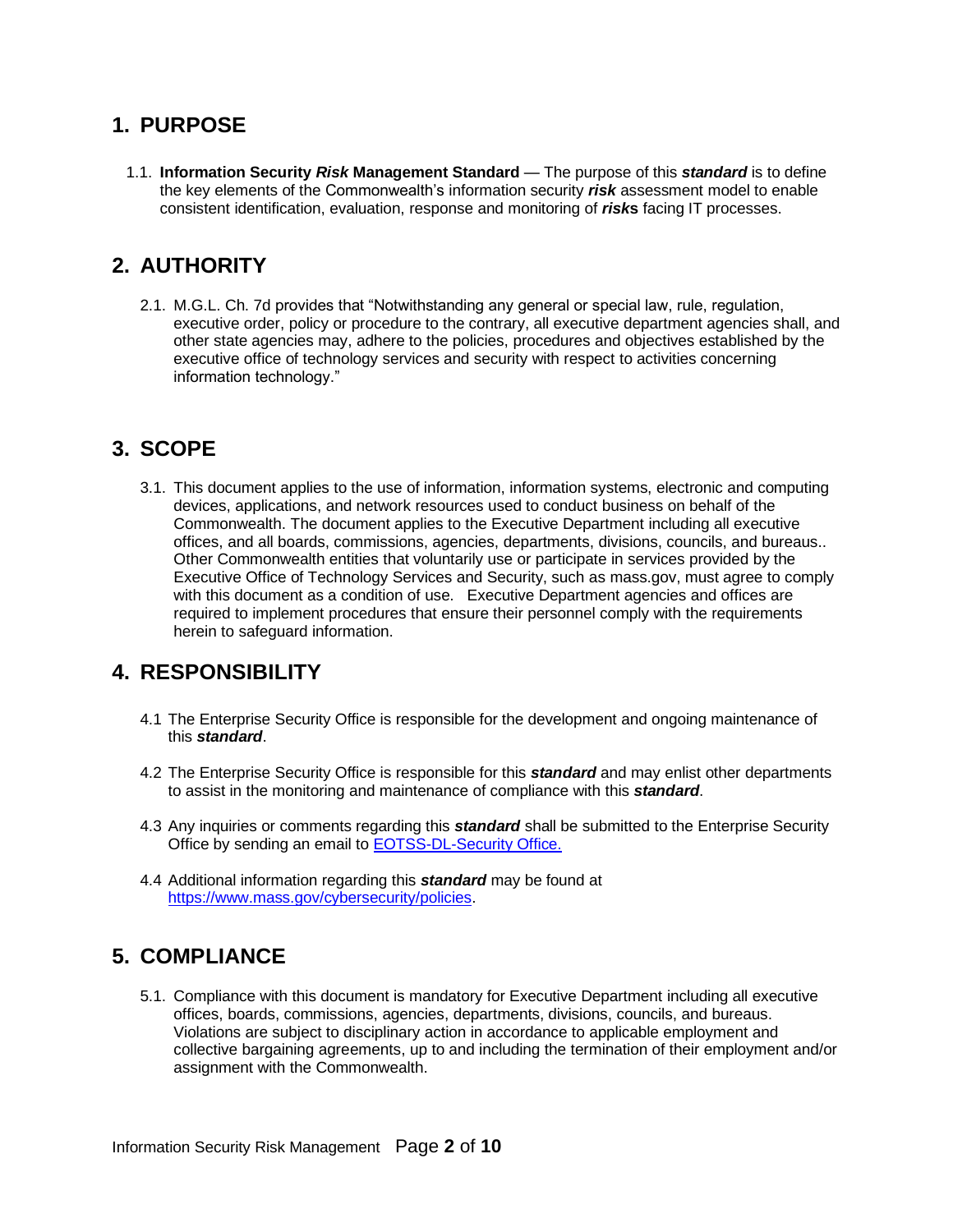Exceptions to any part of this document must be requested via email to the Security Office [\(EOTSS-DL-Security Office\)](mailto:EOTSS-DL-SecurityOfficeManagers). A policy exception may be granted only if the benefits of the exception outweigh the increased risks, as determined by the Commonwealth CISO.

## <span id="page-2-0"></span>**6. STANDARD STATEMENTS**

#### <span id="page-2-1"></span>6.1. Information Security Risk Management

Information security *risks* that could compromise the confidentiality, integrity or availability of the Commonwealth's IT processes shall be identified, analyzed and mitigated to an acceptable level to meet organizational objectives and compliance requirements. The steps involved in creating IS risk management standard are as follows:

#### 6.1.1 Risk identification

The objective of risk identification is to produce a comprehensive list of risks that could impact the Commonwealth.

- The Governance *Risk* and Compliance (GRC) team shall develop a Process, *Risk* and Control framework. The framework will incorporate IT processes, *risks* and common control objectives mapped to authoritative sources, applicable regulatory requirements and Commonwealth controls.
- The Commonwealth must establish process owners to support the *risk* assessment process and to determine the appropriate *risk* treatment.
- 6.1.2 Information security risk assessments

IS *risk* assessments aid in identifying key IS *risks* within the Commonwealth environment and how these IS *risks* may affect Commonwealth's ability to achieve the overall organizational objectives.

- Information security *risk* assessments must be conducted on an annual basis and the results reported to a *Risk* Governance Committee. The report, targeting all Commonwealth Offices and Agencies, shall include identified *risk* levels to the standard set of IT processes, new *risks* identified and status of *risk* remediation efforts underway to reduce the *risks* to an acceptable level.
- Commonwealth Offices and Agencies must implement a *risk*-based management process that weighs a potential risk's impact and likelihood against the organizational resource cost of mitigating or minimizing the *risk* to an acceptable level.
- 6.1.3 Information security *risk* assessment model

Commonwealth Offices and Agencies must consider the likelihood and impact when evaluating risks to Commonwealth IT *processes*. As a part of the risk assessment process, Commonwealth Offices and Agencies will evaluate both the inherent and residual risks to their IT processes.

The *risk* level is determined using ratings for impact and likelihood.

6.1.3.1 Impact

Information Security Risk Management Page **3** of **10**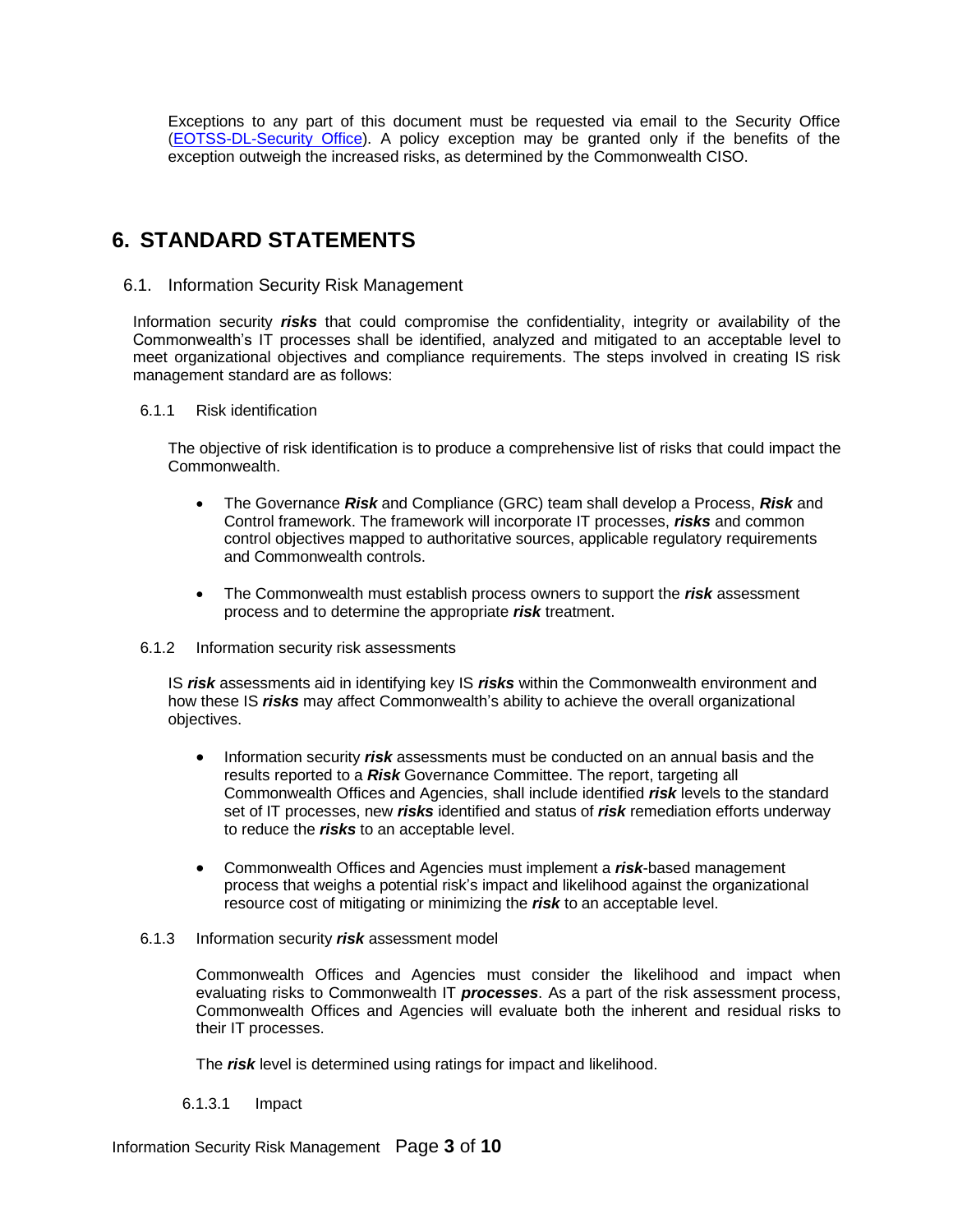- 6.1.3.1.1 Commonwealth Offices and Agencies must ensure that process owners will be assigned to each IT process and will be responsible for determining the impact of the identified risk.
- 6.1.3.1.2 Impact categories and definition: The impact of a risk is based on the financial, reputational, legal and regulatory, and operational impact which a risk may have if realized against a specific IT process. Impact categories include:

| <b>Impact Categories</b> | <b>Definition</b>                                                                                                                                                                                                                            |
|--------------------------|----------------------------------------------------------------------------------------------------------------------------------------------------------------------------------------------------------------------------------------------|
| Financial                | Financial impact to the Commonwealth based upon a risk being realized.                                                                                                                                                                       |
| Reputational             | Impact of a loss of confidence from its personnel, constituents, business partners and<br>regulators, which would degrade the Commonwealth's reputation.                                                                                     |
| Legal and regulatory     | Impact could result in exposure to liability, enforcement, observations, recommendations<br>and/or comments from other state entities and/or federal oversight agencies and/or<br>regulators, or violations of contracts with third parties. |
| Operational              | The operational impact to processes, people and technology in which Commonwealth<br>employs to achieve its strategy and normal business operations.                                                                                          |

6.1.3.1.3 Impact criteria: The GRC team shall develop an impact criteria to align to each impact category based upon the below risk scale.

| <b>Impact Rating</b> | <b>Impact Measurement</b> |
|----------------------|---------------------------|
| Critical             |                           |
| High                 | з                         |
| Moderate             | 2                         |
| Low                  |                           |

#### 6.1.3.2 Likelihood

- 6.1.3.2.1 A Process Owner must be assigned to each IT process and will be responsible for determining the likelihood of occurrence of the identified risk.
- 6.1.3.2.2 The Process Owner will determine *Inherent Likelihood* by taking into consideration the likely exposure to a risk in the absence of controls.
- 6.1.3.2.3 Likelihood Rating and Measurement: Likelihood rating is the probability of a risk occurring over a predefined time period.

Below are the qualitative criteria used for assessing the likelihood of a risk occurring:

| Likelihood<br>Rating | Likelihood<br><b>Measurement</b> | <b>Description</b>                                                                 |
|----------------------|----------------------------------|------------------------------------------------------------------------------------|
| <b>Highly Likely</b> | 4                                | Greater than 75% chance of the risk occurring.                                     |
| Likely               | 3                                | The chance of the risk occurring is greater than 50% and less than/equal to<br>75% |
| Possible             | 2                                | The chance of the risk occurring is greater than 25% and less than/equal to<br>50% |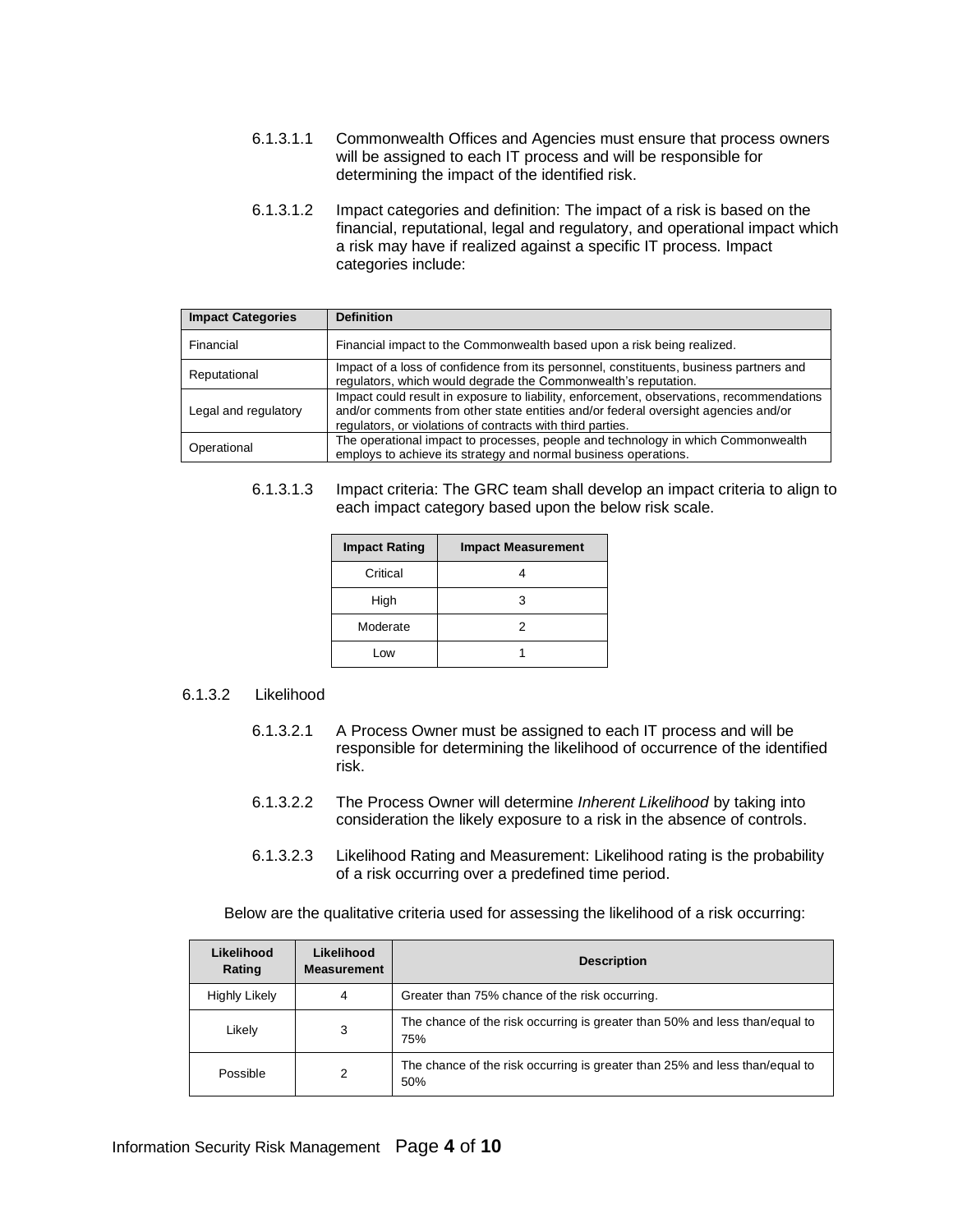| Jnlikelv |  | I the chance of the risk occurring is less than/equal to 25% |
|----------|--|--------------------------------------------------------------|
|----------|--|--------------------------------------------------------------|

- 6.1.4 Control effectiveness
	- 6.1.4.1 Control effectiveness is a measure of how effective a control is at meeting the control objective within Commonwealth's IT environment. This measurement is leveraged to determine the reduction of inherent likelihood to residual likelihood.
	- 6.1.4.2 Control effectiveness is determined by the control owner based upon the effectiveness of the control to meet its intended control objective and minimize the likelihood of a risk to be realized.

#### 6.1.4.3 Control effectiveness rating:

| Control<br><b>Effectiveness</b><br>Rating | Control<br><b>Effectiveness</b><br><b>Measurement</b> | <b>Description</b>                                                                                                                                        |
|-------------------------------------------|-------------------------------------------------------|-----------------------------------------------------------------------------------------------------------------------------------------------------------|
| <b>Fffective</b>                          |                                                       | Mitigating controls substantially prevent exploitation of the vulnerability or<br>limit the scope of impact to a low level.                               |
| Partially<br><b>Fffective</b>             | 2                                                     | Mitigating controls prevent most cases of exploitation of the vulnerability or<br>limit the scope of impact to a moderate level.                          |
| Ineffective                               | 3                                                     | Mitigating controls do not substantially prevent exploitation of the<br>vulnerability, nor do they effectively limit the scope of impact of exploitation. |

#### 6.1.5 Calculation of *risk*

The level of *risk* to *a process* is based on the likelihood of a risk being realized and the severity of the impact that the risk would present to the Commonwealth's IT systems.

6.1.5.1 Inherent *risk* factor: Inherent risk is the impact and likelihood of a risk to be realized in absence of controls. An inherent *risk* can be calculated by the following calculation:

Impact \* Likelihood = Inherent risk

6.1.5.2 Residual *risk* factor: Using the impact, likelihood and control effectiveness rating, the residual *risk* can be determined as follows:

Impact \* (Likelihood \* Control effectiveness reduction) = Residual risk

6.1.5.2.1 Control effectiveness reduction can be derived from the below table.

| Control<br><b>Effectiveness</b><br>Rating | Control<br><b>Effectiveness</b><br><b>Measurement</b> | <b>Reduction in</b><br><b>Likelihood Rating</b> |
|-------------------------------------------|-------------------------------------------------------|-------------------------------------------------|
| Effective                                 |                                                       | 50%                                             |
| Partially<br>Effective                    |                                                       | 25%                                             |
| Ineffective                               |                                                       | $0\%$                                           |

#### 6.1.6 Risk response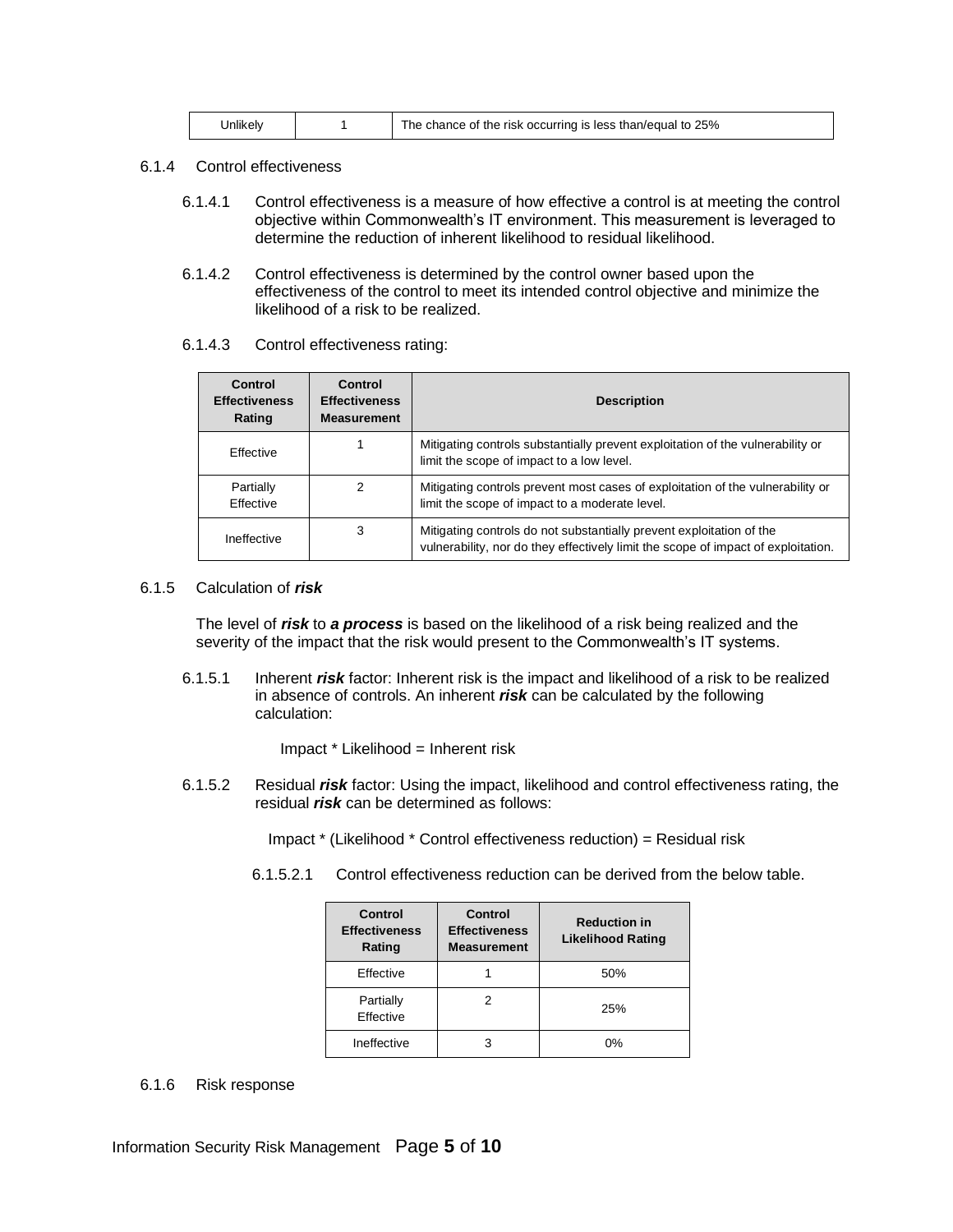The Risk Response or Risk Treatment Plan is prepared after the inherent risk is calculated to determine if treatment is needed to manage the risk to an acceptable level. Treatment approaches include accepting the risk, mitigating the risk by applying controls, transferring the risk or avoiding the risk.

- 6.1.6.1 *Risk* acceptance: Commonwealth Offices and Agencies shall identify the level of risk<sup>1</sup> that the organization is willing to accept while pursuing strategic objectives and *risk* mitigation/approach.
	- 6.1.6.1.1 Commonwealth Offices and Agencies must ensure that *risk* tolerance is defined at an *agency* level while taking into consideration the organizational impact and likelihood for the various types of *risks* (e.g., financial, safety, compliance or reputation).
	- 6.1.6.1.2 The *Risk* Governance Committee in consultation with the GRC team have final say on whether an established *risk* tolerance is acceptable to the Commonwealth as an organization.
	- 6.1.6.1.3 Residual acceptance and tolerance: Commonwealth Offices and Agencies must ensure that the *Process Owner* shall be made aware of any residual *risks*, which are deemed "Critical" or "High" by the GRC team. The GRC team shall provide recommendations to reduce the *risk* to a reasonable and appropriate level. If the *Process Owner* fails to observe GRC team's recommendation or implements alternate mitigating controls, Commonwealth Offices and Agencies must ensure that the *Process Owner* is accountable and must sign off that they accept the residual *risk* to their agency.
	- 6.1.6.1.4 The *Risk* Governance Committee team must be informed and approve risk acceptance of any "Critical" or "High" residual risks.
- 6.1.6.2 *Risk* mitigation: The IT risk has been acknowledged and corrective action will be implemented to mitigate or reduce the IT risk
	- 6.1.6.2.1 Identify mitigating controls: Commonwealth Offices and Agencies must ensure that the *Process Owner,* in coordination with the GRC team, must identify and propose the implementation of supplemental controls to reduce or eliminate the *risk* to *Commonwealth processes* commensurate with the impact and determined residual *risk*. Control types shall include:
		- 6.1.6.2.1.1 **Preventive** prevents the *risk* by reducing the likelihood of a threat exploiting vulnerabilities.
		- 6.1.6.2.1.2 **Detective** monitors and/or alerts on success factors to stem further losses.
	- 6.1.6.2.2 Develop a remediation plan: For residual *risks* that are unacceptable to the organization, Commonwealth Offices and Agencies must ensure that the *Process Owner* must develop a remediation plan in coordination with GRC team.

<sup>&</sup>lt;sup>1</sup> For agencies that connect to MAGNet or receive services from EOTSS.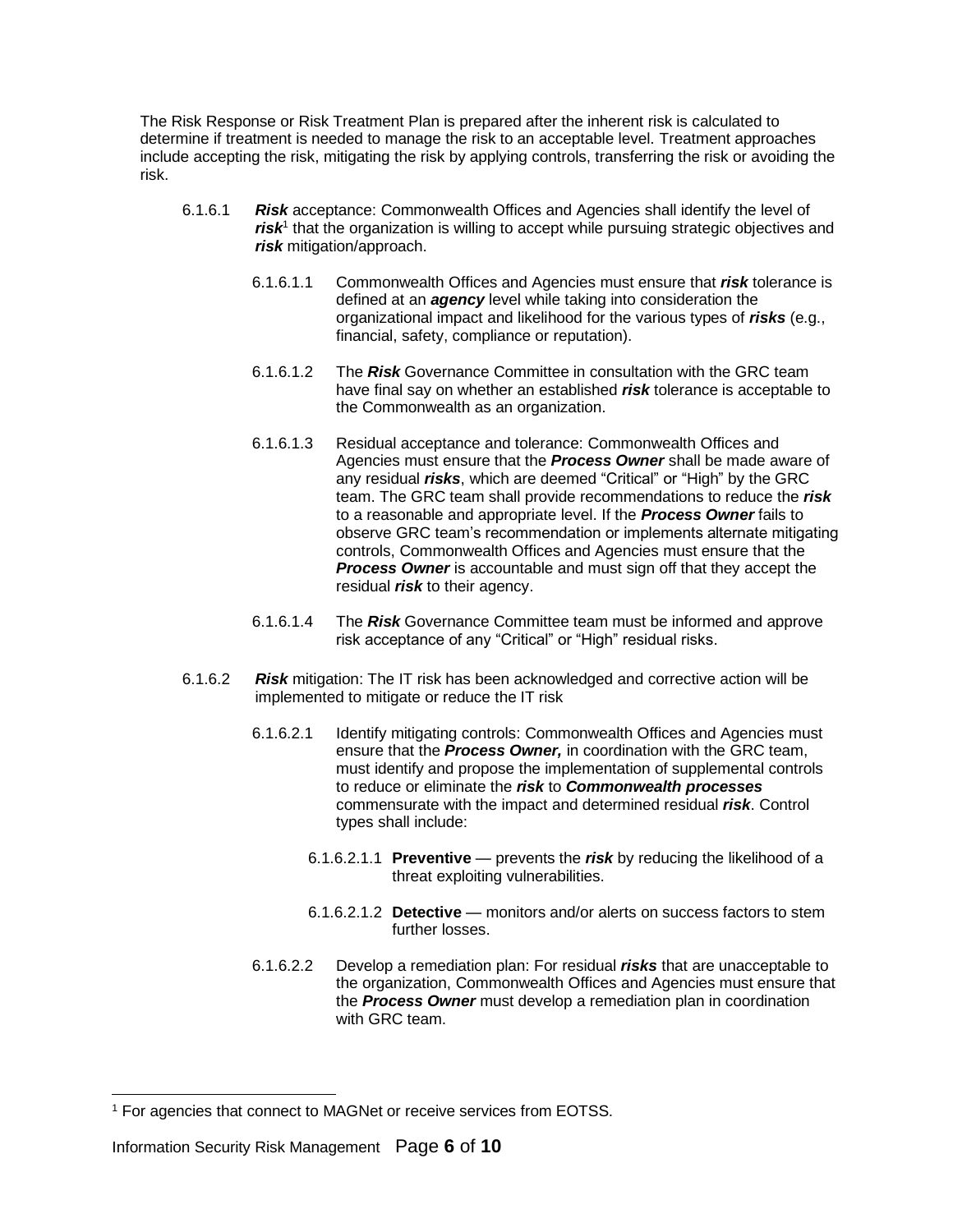- 6.1.6.2.3 The remediation plan must be approved by the *Risk* Governance Committee.
- 6.1.6.3 *Risk* transfer: The IT risk has been acknowledged and the IT risk is insured across the organization.
- 6.1.6.4 *Risk* avoidance: The IT risk is avoided entirely and the organization ceases to perform the activity/activities that causes the IT risk to materialize.
- 6.1.7 Risk reporting

Commonwealth Offices and Agencies must ensure that the GRC team in collaboration with the *Process Owner(s)* shall produce a *risk* assessment report to provide necessary information to the *Risk* Governance Committee, including:

- 6.1.7.1 Overall Executive dashboard that depicts the critical IT residual risks, management's response and the associated action plan(s).
- 6.1.7.2 Recommended changes listed by priority, with approximate levels of effort/cost to implement.
- 6.1.7.3 IT *risk* response actions e.g., by division, Inherent *Risk* rating, by Residual *Risk*  rating, etc.
- 6.1.7.4 Trending of IT *risk* assessment results e.g., comparison of previous IT *risk*  assessment results vs. current IT *risk* assessment results to:
	- Determine changes in Inherent *Risk* and Residual *Risk* ratings.
	- Use IT *risk* criteria/attributes to help prioritize and determine how often to conduct the IT *risk* assessments.
- 6.1.7.5 Level of residual *risk* that would remain after the recommended changes are implemented.

At a minimum, all IS *risks* rated as "Critical" and "High" must be reported to the *Risk* Governance Committee. The *risk* ratings shall be expressed using the following levels:

| <b>Residual Risk</b> |              | Likelihood           |                      |                     |                     |
|----------------------|--------------|----------------------|----------------------|---------------------|---------------------|
|                      |              | Highly Likely (4)    | Likely (3)           | Possible (2)        | Unlikely (1)        |
|                      | Critical (4) | <b>Critical (16)</b> | <b>Critical (12)</b> | High $(8)$          | <b>Moderate (4)</b> |
| Impact               | High $(3)$   | <b>Critical (12)</b> | High $(9)$           | <b>Moderate (6)</b> | Low $(3)$           |
|                      | Moderate (2) | High (8)             | Moderate (6)         | <b>Moderate (4)</b> | Low $(2)$           |
|                      | Low $(1)$    | <b>Moderate (4)</b>  | Low $(3)$            | Low(2)              | Low $(1)$           |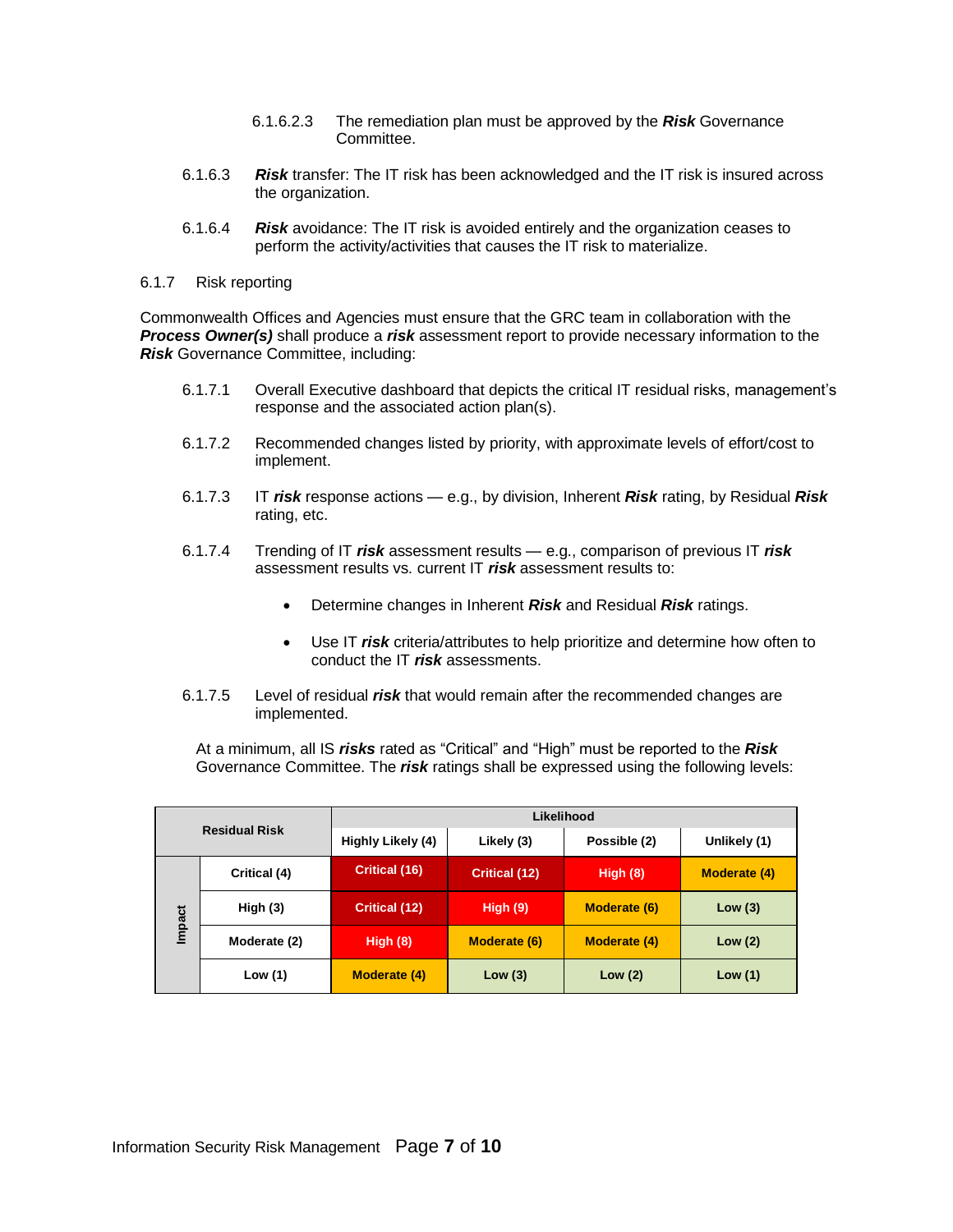<span id="page-7-0"></span>6.2 Information Security Training and Awareness

The objective of the Commonwealth information security training is to educate users on their responsibility to help protect the confidentiality, availability and integrity of the Commonwealth's *information assets*. Commonwealth Offices and Agencies must ensure that all personnel are trained on all relevant rules and regulations for cybersecurity.

- 6.2.1 Implement an enterprise-wide information security awareness and training program.
	- 6.2.1.1 Develop appropriate training materials in collaboration with Human Resources and Legal.
	- 6.2.1.2 Conduct periodic refresher training for *personnel* and, where relevant, contractors and temporary staff.
	- 6.2.1.3 The training shall:
		- 6.2.1.3.1 Explain acceptable use of information technology
		- 6.2.1.3.2 Inform personnel about relevant policies and standards
		- 6.2.1.3.3 Detail each individual's accountability for each of the provisions of all *policies* and the underlying procedures.
		- 6.2.1.3.4 Test each individual's understanding of all *policies* and of his or her role in maintaining the highest ethical *standards*.
- 6.2.2 Initial education and training applies to personnel who transfer to new positions or roles with substantially different information security requirements, not just to new starters, and should take place before the role becomes active.
- 6.2.3 New Hire Security Awareness Training: All new personnel must complete an Initial Security Awareness Training course. This course shall be conducted via web-based learning or in class training and shall be included in the new hire orientation checklist. The New Hire Security Awareness course must be completed within 30 days of new hire orientation.
- 6.2.4 Annual Security Awareness Training: All personnel will be required to complete Annual Security Awareness Training. Once implemented, automatic email reminders will be sent to *personnel* 12 months after course completion, alerting *personnel* to annual refresher training completion deadlines.
- 6.2.5 The awareness program shall be updated regularly by the Enterprise Security Office so that it stays in line with organizational policies and procedures, and shall be built on lessons learned from information security incidents.
- 6.2.6 Ensure that all principles, *policies*, procedures and training materials are accessible by all personnel as appropriate.
- 6.2.7 All Commonwealth personnel must complete the annual information security training. Completion rates will be tracked and reported to personnel managers and IS leadership.
- 6.2.8 All new hires must sign the acceptable use policy (*See Acceptable Use Information Technology Policy).*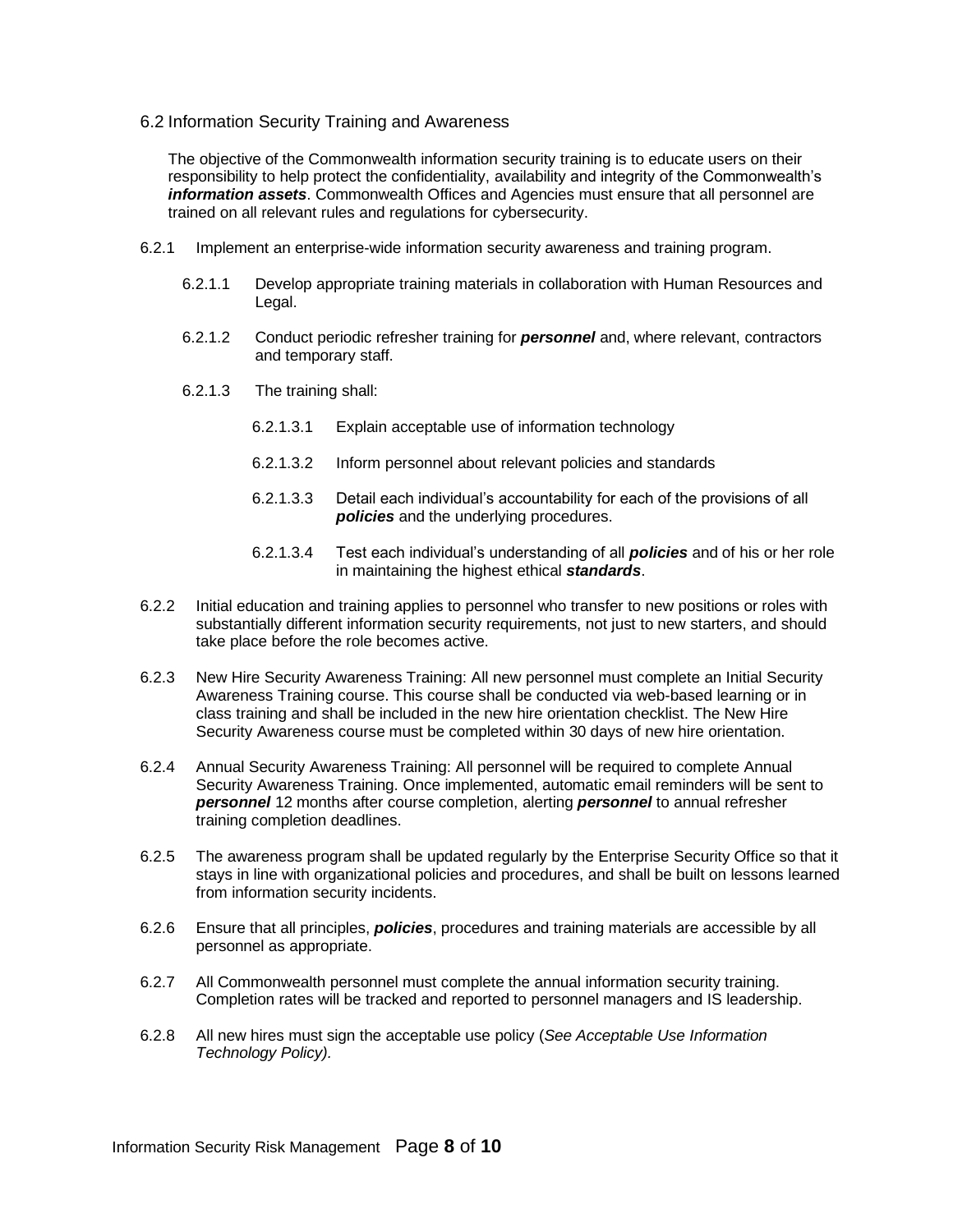# <span id="page-8-0"></span>**7. CONTROL MAPPING**

| <b>Section</b>                        | NIST SP800-53 R4 (1) | <b>CIS 20 v6</b>         | <b>NIST CSF</b>          |
|---------------------------------------|----------------------|--------------------------|--------------------------|
| 6.1 Information Security Risk         | <b>RA-1</b>          |                          | ID.GV-1                  |
| Management                            | <b>RA-2</b>          | $\blacksquare$           | ID.AM-5                  |
|                                       | $RA-3$               | CSC <sub>4</sub>         | ID.RA-1                  |
|                                       | $CA-1$               |                          | ID.GV-1                  |
|                                       | <b>RA-5</b>          | CSC <sub>4</sub>         | ID.RA-1                  |
|                                       | $CA-5$               | $\overline{\phantom{a}}$ | $\overline{\phantom{a}}$ |
|                                       | CA-6                 | $\blacksquare$           | $\blacksquare$           |
|                                       | <b>PM-4</b>          | ۰                        | ID.RA-6                  |
|                                       | <b>PM-9</b>          | ٠                        | ID.GV-4                  |
|                                       | <b>PM-12</b>         |                          | ID.RA-3                  |
|                                       | $SI-2$               | CSC 4                    | ID.RA-1                  |
|                                       | $SI-4$               | CSC 4                    | ID.RA-1                  |
|                                       | $SI-5$               | CSC 4                    | ID.RA-1                  |
|                                       | $CA-2$               | CSC 4                    | ID.RA-1                  |
|                                       | CA-7                 | CSC <sub>4</sub>         | ID.RA-1                  |
|                                       |                      | CSC 4                    | ID.RA-2                  |
|                                       |                      | $\blacksquare$           | ID.RA-4                  |
|                                       |                      | $\blacksquare$           | ID.RA-5                  |
|                                       |                      | $\blacksquare$           | ID.RM-1                  |
|                                       |                      | ۰                        | ID.RM-2                  |
|                                       |                      |                          | ID.RM-3                  |
|                                       | RA-4                 | $\overline{\phantom{a}}$ | $\blacksquare$           |
| 6.2 Information Security Training and | $AT-1$               | $\overline{\phantom{a}}$ | ID.GV-1                  |
| Awareness                             | $AT-4$               | $\blacksquare$           | $\blacksquare$           |
|                                       | $AT-5$               |                          | $\blacksquare$           |
|                                       | PM-16                | CSC 4                    | ID.RA-2                  |
|                                       | <b>PM-14</b>         | CSC 19                   | <b>PR.IP-10</b>          |
|                                       | <b>PM-16</b>         | CSC 4                    | ID.RA-2                  |

## <span id="page-8-1"></span>**8. DOCUMENT CHANGE CONTROL**

| Version No. | <b>Revised by</b>    | <b>Effective date</b> | <b>Description of changes</b>                   |
|-------------|----------------------|-----------------------|-------------------------------------------------|
| 0.9         | Jim Cusson           | 10/01/2017            | Corrections and formatting.                     |
| 0.92        | John Merto           | 01/28/2018            | Corrections, formatting.                        |
| 0.95        | Sean Vinck           | 5/7/2018              | Corrections and formatting.                     |
| 0.96        | Andrew Rudder        | 5/31/2018             | Corrections and formatting.                     |
| 0.98        | Anthony O'Neill      | 05/31/2018            | Corrections and Formatting                      |
| 1.0         | Dennis McDermitt     | 6/1/2018              | <b>Final Pre-Publication Review</b>             |
| 1.0         | Andrew Rudder        | 10/4/2018             | Approved for Publication by: John Merto         |
| 1.1         | <b>Megan Perkins</b> | 7/15/2020             | Annual Review; Minor corrections and formatting |
| 1.2         | Sean M. Hughes       | 11/04/2021            | <b>Annual Review</b>                            |
|             |                      |                       |                                                 |
|             |                      |                       |                                                 |
|             |                      |                       |                                                 |
|             |                      |                       |                                                 |
|             |                      |                       |                                                 |
|             |                      |                       |                                                 |
|             |                      |                       |                                                 |
|             |                      |                       |                                                 |

The owner of this document is the Commonwealth CISO (or designee). It is the responsibility of the document owner to maintain, update and communicate the content of this document. Questions or suggestions for improvement should be submitted to the document owner.

8.1 Annual Review